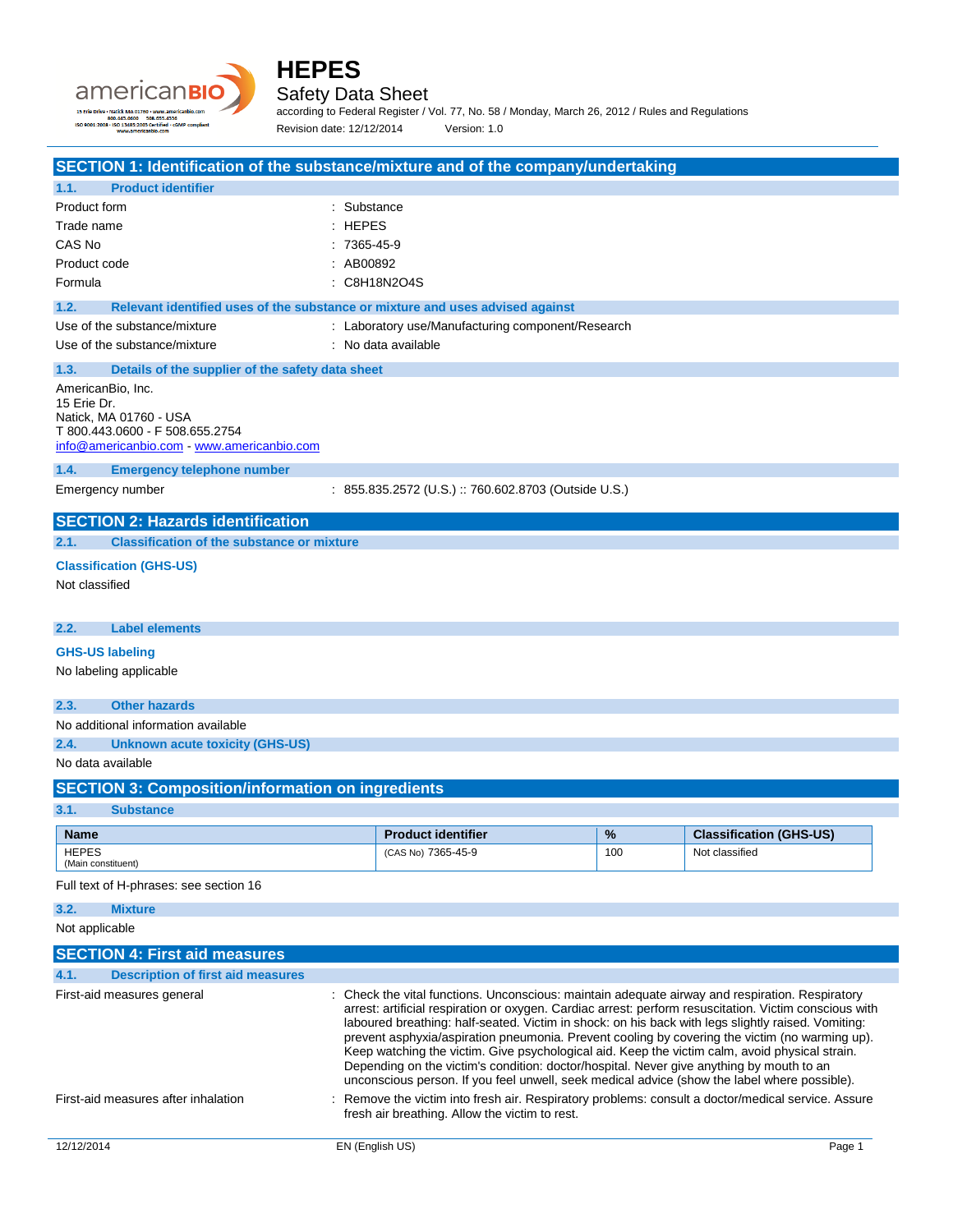Safety Data Sheet

| according to Federal Register / Vol. 77, No. 58 / Monday, March 26, 2012 / Rules and Regulations |                                                                                                                                                                                                                                                                                                                                                                                                      |
|--------------------------------------------------------------------------------------------------|------------------------------------------------------------------------------------------------------------------------------------------------------------------------------------------------------------------------------------------------------------------------------------------------------------------------------------------------------------------------------------------------------|
| First-aid measures after skin contact                                                            | : Rinse with water. Take victim to a doctor if irritation persists. Remove affected clothing and wash<br>all exposed skin area with mild soap and water, followed by warm water rinse.                                                                                                                                                                                                               |
| First-aid measures after eye contact                                                             | Rinse with water. Do not apply neutralizing agents. Take victim to an ophthalmologist if irritation<br>persists. Rinse immediately with plenty of water. Obtain medical attention if pain, blinking or<br>redness persist.                                                                                                                                                                           |
| First-aid measures after ingestion                                                               | Rinse mouth with water. Immediately after ingestion: give lots of water to drink. Victim is fully<br>conscious: immediately induce vomiting. Call Poison Information Centre<br>(www.big.be/antigif.htm). Consult a doctor/medical service if you feel unwell. Ingestion of large<br>quantities: immediately to hospital. Rinse mouth. Do NOT induce vomiting. Obtain emergency<br>medical attention. |
| 4.2.<br>Most important symptoms and effects, both acute and delayed                              |                                                                                                                                                                                                                                                                                                                                                                                                      |
| Symptoms/injuries                                                                                | : No data available. Not expected to present a significant hazard under anticipated conditions of<br>normal use.                                                                                                                                                                                                                                                                                     |
| 4.3.                                                                                             | Indication of any immediate medical attention and special treatment needed                                                                                                                                                                                                                                                                                                                           |
| No additional information available                                                              |                                                                                                                                                                                                                                                                                                                                                                                                      |
| <b>SECTION 5: Firefighting measures</b>                                                          |                                                                                                                                                                                                                                                                                                                                                                                                      |
| 5.1.<br><b>Extinguishing media</b>                                                               |                                                                                                                                                                                                                                                                                                                                                                                                      |
| suitable extinguishing media                                                                     | : Water spray. Polyvalent foam. ABC powder. Carbon dioxide. Foam. Dry powder. Carbon dioxide.<br>Water spray. Sand.                                                                                                                                                                                                                                                                                  |
| Unsuitable extinguishing media                                                                   | : No unsuitable extinguishing media known. Do not use a heavy water stream.                                                                                                                                                                                                                                                                                                                          |
| 5.2.<br>Special hazards arising from the substance or mixture                                    |                                                                                                                                                                                                                                                                                                                                                                                                      |
| Fire hazard                                                                                      | DIRECT FIRE HAZARD. Non-flammable. In finely divided state: increased fire hazard.<br>INDIRECT FIRE HAZARD. Heating increases the fire hazard.                                                                                                                                                                                                                                                       |
| Explosion hazard                                                                                 | DIRECT EXPLOSION HAZARD. Fine dust is explosive with air. INDIRECT EXPLOSION<br>HAZARD. Dust cloud can be ignited by a spark.                                                                                                                                                                                                                                                                        |
| Reactivity                                                                                       | : On burning: release of toxic and corrosive gases/vapours (nitrous vapours, sulphur oxides,<br>carbon monoxide - carbon dioxide).                                                                                                                                                                                                                                                                   |
| 5.3.<br><b>Advice for firefighters</b>                                                           |                                                                                                                                                                                                                                                                                                                                                                                                      |
| Precautionary measures fire                                                                      | Exposure to fire/heat: keep upwind. Exposure to fire/heat: consider evacuation. Exposure to<br>fire/heat: have neighbourhood close doors and windows.                                                                                                                                                                                                                                                |
| Firefighting instructions                                                                        | Dilute toxic gases with water spray. Use water spray or fog for cooling exposed containers.<br>Exercise caution when fighting any chemical fire. Avoid (reject) fire-fighting water to enter<br>environment.                                                                                                                                                                                         |
| Protection during firefighting                                                                   | : Heat/fire exposure: compressed air/oxygen apparatus. Do not enter fire area without proper<br>protective equipment, including respiratory protection.                                                                                                                                                                                                                                              |
| <b>SECTION 6: Accidental release measures</b>                                                    |                                                                                                                                                                                                                                                                                                                                                                                                      |
|                                                                                                  |                                                                                                                                                                                                                                                                                                                                                                                                      |

| 6.1.            | Personal precautions, protective equipment and emergency procedures |                                                                                                                                                                                                                                                                               |  |
|-----------------|---------------------------------------------------------------------|-------------------------------------------------------------------------------------------------------------------------------------------------------------------------------------------------------------------------------------------------------------------------------|--|
| 6.1.1.          | For non-emergency personnel                                         |                                                                                                                                                                                                                                                                               |  |
|                 | Protective equipment                                                | : Gloves. Protective clothing. Dust cloud production: compressed air/oxygen apparatus.                                                                                                                                                                                        |  |
|                 | Emergency procedures                                                | : Mark the danger area. Prevent dust cloud formation. No naked flames. Wash contaminated<br>clothes. Evacuate unnecessary personnel.                                                                                                                                          |  |
|                 | Measures in case of dust release                                    | : In case of dust production: keep upwind. Dust production: have neighbourhood close doors and<br>windows. Dust production: stop engines and no smoking. In case of dust production: no naked<br>flames or sparks. Dust: spark-/explosionproof appliances/lighting equipment. |  |
| 6.1.2.          | For emergency responders                                            |                                                                                                                                                                                                                                                                               |  |
|                 | Protective equipment                                                | : Equip cleanup crew with proper protection.                                                                                                                                                                                                                                  |  |
|                 | <b>Emergency procedures</b>                                         | : Ventilate area.                                                                                                                                                                                                                                                             |  |
| 6.2.            | <b>Environmental precautions</b>                                    |                                                                                                                                                                                                                                                                               |  |
|                 |                                                                     | Prevent entry to sewers and public waters. Notify authorities if liquid enters sewers or public waters.                                                                                                                                                                       |  |
| 6.3.            | Methods and material for containment and cleaning up                |                                                                                                                                                                                                                                                                               |  |
| For containment |                                                                     | : Contain released substance, pump into suitable containers. Consult "Material-handling" to select                                                                                                                                                                            |  |

material of containers. Plug the leak, cut off the supply. Knock down/dilute dust cloud with water

spray. Powdered form: no compressed air for pumping over spills.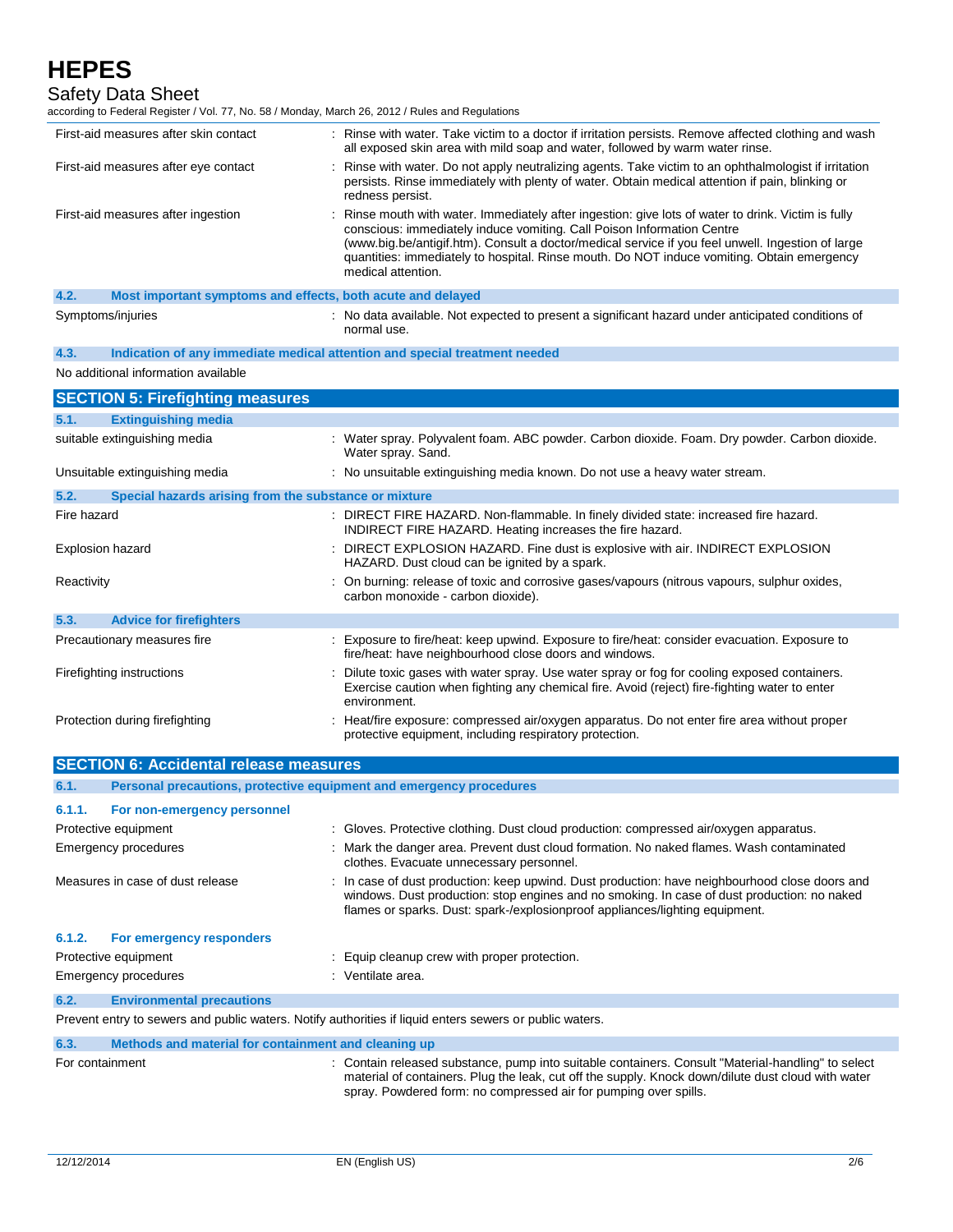Safety Data Sheet

according to Federal Register / Vol. 77, No. 58 / Monday, March 26, 2012 / Rules and Regulations

| Methods for cleaning up |                                                              | Stop dust cloud by covering with sand/earth. Scoop solid spill into closing containers. See<br>"Material-handling" for suitable container materials. Powdered: do not use compressed air for<br>pumping over spills. Clean contaminated surfaces with an excess of water. Wash clothing and<br>equipment after handling. On land, sweep or shovel into suitable containers. Minimize generation<br>of dust. Store away from other materials.                                                                                                                                                                                                                                                                           |  |  |
|-------------------------|--------------------------------------------------------------|------------------------------------------------------------------------------------------------------------------------------------------------------------------------------------------------------------------------------------------------------------------------------------------------------------------------------------------------------------------------------------------------------------------------------------------------------------------------------------------------------------------------------------------------------------------------------------------------------------------------------------------------------------------------------------------------------------------------|--|--|
| 6.4.                    | <b>Reference to other sections</b>                           |                                                                                                                                                                                                                                                                                                                                                                                                                                                                                                                                                                                                                                                                                                                        |  |  |
|                         | See Heading 8. Exposure controls and personal protection.    |                                                                                                                                                                                                                                                                                                                                                                                                                                                                                                                                                                                                                                                                                                                        |  |  |
|                         | <b>SECTION 7: Handling and storage</b>                       |                                                                                                                                                                                                                                                                                                                                                                                                                                                                                                                                                                                                                                                                                                                        |  |  |
| 7.1.                    | <b>Precautions for safe handling</b>                         |                                                                                                                                                                                                                                                                                                                                                                                                                                                                                                                                                                                                                                                                                                                        |  |  |
|                         | Precautions for safe handling                                | Comply with the legal requirements. Clean contaminated clothing. Thoroughly clean/dry the<br>installation before use. Powdered form: no compressed air for pumping over. Avoid raising dust.<br>Keep away from naked flames/heat. Finely divided: spark- and explosionproof appliances. Finely<br>divided: keep away from ignition sources/sparks. Reduce/avoid exposure and/or contact. Keep<br>container tightly closed. Carry operations in the open/under local exhaust/ventilation or with<br>respiratory protection. Wash hands and other exposed areas with mild soap and water before<br>eat, drink or smoke and when leaving work. Provide good ventilation in process area to prevent<br>formation of vapor. |  |  |
| 7.2.                    | Conditions for safe storage, including any incompatibilities |                                                                                                                                                                                                                                                                                                                                                                                                                                                                                                                                                                                                                                                                                                                        |  |  |
|                         | Storage conditions                                           | : Keep only in the original container in a cool, well ventilated place away from : Direct sunlight.<br>Keep container closed when not in use.                                                                                                                                                                                                                                                                                                                                                                                                                                                                                                                                                                          |  |  |
|                         | Incompatible products                                        | Strong bases, strong acids.                                                                                                                                                                                                                                                                                                                                                                                                                                                                                                                                                                                                                                                                                            |  |  |
|                         | Incompatible materials                                       | Sources of ignition. Direct sunlight.                                                                                                                                                                                                                                                                                                                                                                                                                                                                                                                                                                                                                                                                                  |  |  |
| Heat-ignition           |                                                              | : KEEP SUBSTANCE AWAY FROM: heat sources. ignition sources.                                                                                                                                                                                                                                                                                                                                                                                                                                                                                                                                                                                                                                                            |  |  |
|                         | Prohibitions on mixed storage                                | : KEEP SUBSTANCE AWAY FROM: water/moisture.                                                                                                                                                                                                                                                                                                                                                                                                                                                                                                                                                                                                                                                                            |  |  |
| Storage area            |                                                              | Store in a dry area. Meet the legal requirements.                                                                                                                                                                                                                                                                                                                                                                                                                                                                                                                                                                                                                                                                      |  |  |
|                         | Special rules on packaging                                   | SPECIAL REQUIREMENTS: closing. watertight. dry. correctly labelled. meet the legal<br>requirements. Secure fragile packagings in solid containers.                                                                                                                                                                                                                                                                                                                                                                                                                                                                                                                                                                     |  |  |
|                         | Packaging materials                                          | : SUITABLE MATERIAL: synthetic material.                                                                                                                                                                                                                                                                                                                                                                                                                                                                                                                                                                                                                                                                               |  |  |
| 7.3.                    | <b>Specific end use(s)</b>                                   |                                                                                                                                                                                                                                                                                                                                                                                                                                                                                                                                                                                                                                                                                                                        |  |  |
|                         |                                                              |                                                                                                                                                                                                                                                                                                                                                                                                                                                                                                                                                                                                                                                                                                                        |  |  |

No additional information available

### **SECTION 8: Exposure controls/personal protection**

### **8.1. Control parameters**

No additional information available

| 8.2. | <b>Exposure controls</b>          |                                                                                                                                                                                  |
|------|-----------------------------------|----------------------------------------------------------------------------------------------------------------------------------------------------------------------------------|
|      | Personal protective equipment     | : Avoid all unnecessary exposure.                                                                                                                                                |
|      | Materials for protective clothing | : GIVE EXCELLENT RESISTANCE: No data available. GIVE GOOD RESISTANCE: No data<br>available. GIVE LESS RESISTANCE: No data available. GIVE POOR RESISTANCE: No data<br>available. |
|      | Hand protection                   | : Gloves. Wear protective gloves.                                                                                                                                                |
|      | Eye protection                    | : Safety glasses. In case of dust production: protective goggles. Chemical goggles or safety<br>glasses.                                                                         |
|      | Skin and body protection          | : Protective clothing.                                                                                                                                                           |
|      | Respiratory protection            | : Dust formation: dust mask. Wear approved mask.                                                                                                                                 |
|      | Other information                 | : When using, do not eat, drink or smoke.                                                                                                                                        |

### **SECTION 9: Physical and chemical properties**

| 9.1.           | Information on basic physical and chemical properties |     |
|----------------|-------------------------------------------------------|-----|
| Physical state | : Solid                                               |     |
| Appearance     | : Crystalline solid.                                  |     |
| Molecular mass | $: 238.30$ g/mol                                      |     |
| Color          | : Colourless to white.                                |     |
| Odor           | : Odourless.                                          |     |
| Odor threshold | : No data available                                   |     |
| pH             | $\therefore$ 5.0 - 5.5 (10 %)                         |     |
| pH solution    | $: 10 \%$                                             |     |
| 12/12/2014     | EN (English US)                                       | 3/6 |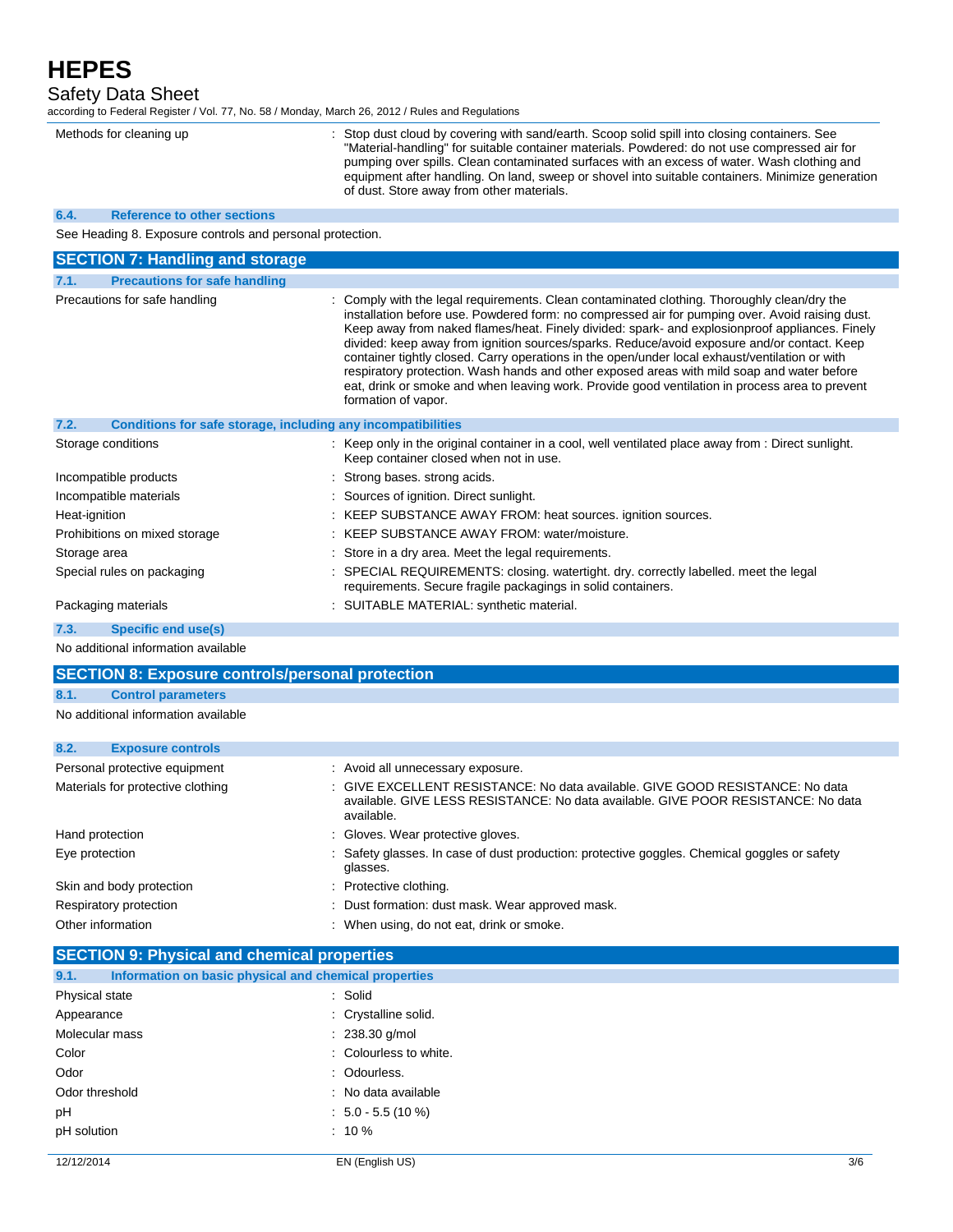Safety Data Sheet

according to Federal Register / Vol. 77, No. 58 / Monday, March 26, 2012 / Rules and Regulations

| Relative evaporation rate (butyl acetate=1) | : No data available                         |
|---------------------------------------------|---------------------------------------------|
| Melting point                               | : 234 °C                                    |
| Freezing point                              | : No data available                         |
| Boiling point                               | : Not applicable                            |
| Flash point                                 | : No data available                         |
| Self ignition temperature                   | : No data available                         |
| Decomposition temperature                   | : 234 °C                                    |
| Flammability (solid, gas)                   | : No data available                         |
| Vapor pressure                              | : No data available                         |
| Relative vapor density at 20 °C             | : No data available                         |
| Relative density                            | : No data available                         |
| Solubility                                  | : Soluble in water.<br>Water: Complete      |
| Log Pow                                     | : No data available                         |
| Log Kow                                     | : No data available                         |
| Viscosity, kinematic                        | : No data available                         |
| Viscosity, dynamic                          | : No data available                         |
| <b>Explosive properties</b>                 | : No data available                         |
| Oxidizing properties                        | : No data available                         |
| <b>Explosive limits</b>                     | : No data available                         |
| <b>Other information</b><br>9.2.            |                                             |
| VOC content                                 | $: 0\%$                                     |
| Other properties                            | : Hygroscopic. Substance has acid reaction. |

| <b>SECTION 10: Stability and reactivity</b>        |                                                                                                                               |  |  |  |
|----------------------------------------------------|-------------------------------------------------------------------------------------------------------------------------------|--|--|--|
| 10.1.<br><b>Reactivity</b>                         |                                                                                                                               |  |  |  |
|                                                    | On burning: release of toxic and corrosive gases/vapours (nitrous vapours, sulphur oxides, carbon monoxide - carbon dioxide). |  |  |  |
| 10.2.<br><b>Chemical stability</b>                 |                                                                                                                               |  |  |  |
| Hygroscopic. Not established.                      |                                                                                                                               |  |  |  |
| <b>Possibility of hazardous reactions</b><br>10.3. |                                                                                                                               |  |  |  |
| Not established.                                   |                                                                                                                               |  |  |  |
| <b>Conditions to avoid</b><br>10.4.                |                                                                                                                               |  |  |  |
|                                                    | Direct sunlight. Extremely high or low temperatures.                                                                          |  |  |  |
| 10.5.<br><b>Incompatible materials</b>             |                                                                                                                               |  |  |  |
| strong acids. Strong bases.                        |                                                                                                                               |  |  |  |
| 10.6.                                              | <b>Hazardous decomposition products</b>                                                                                       |  |  |  |
| fume. Carbon monoxide. Carbon dioxide.             |                                                                                                                               |  |  |  |
| <b>SECTION 11: Toxicological information</b>       |                                                                                                                               |  |  |  |
| 11.1.<br>Information on toxicological effects      |                                                                                                                               |  |  |  |
|                                                    |                                                                                                                               |  |  |  |
| Acute toxicity                                     | : Not classified                                                                                                              |  |  |  |
| Skin corrosion/irritation                          | : Not classified                                                                                                              |  |  |  |
|                                                    | pH: 5.0 - 5.5 (10 %)                                                                                                          |  |  |  |
| Serious eye damage/irritation                      | : Not classified                                                                                                              |  |  |  |
|                                                    | pH: 5.0 - 5.5 (10 %)                                                                                                          |  |  |  |

|                                                  | pri. 0.0 - 0.0   |
|--------------------------------------------------|------------------|
| Respiratory or skin sensitization                | : Not classified |
| Germ cell mutagenicity                           | : Not classified |
| Carcinogenicity                                  | : Not classified |
| Reproductive toxicity                            | : Not classified |
| Specific target organ toxicity (single exposure) | : Not classified |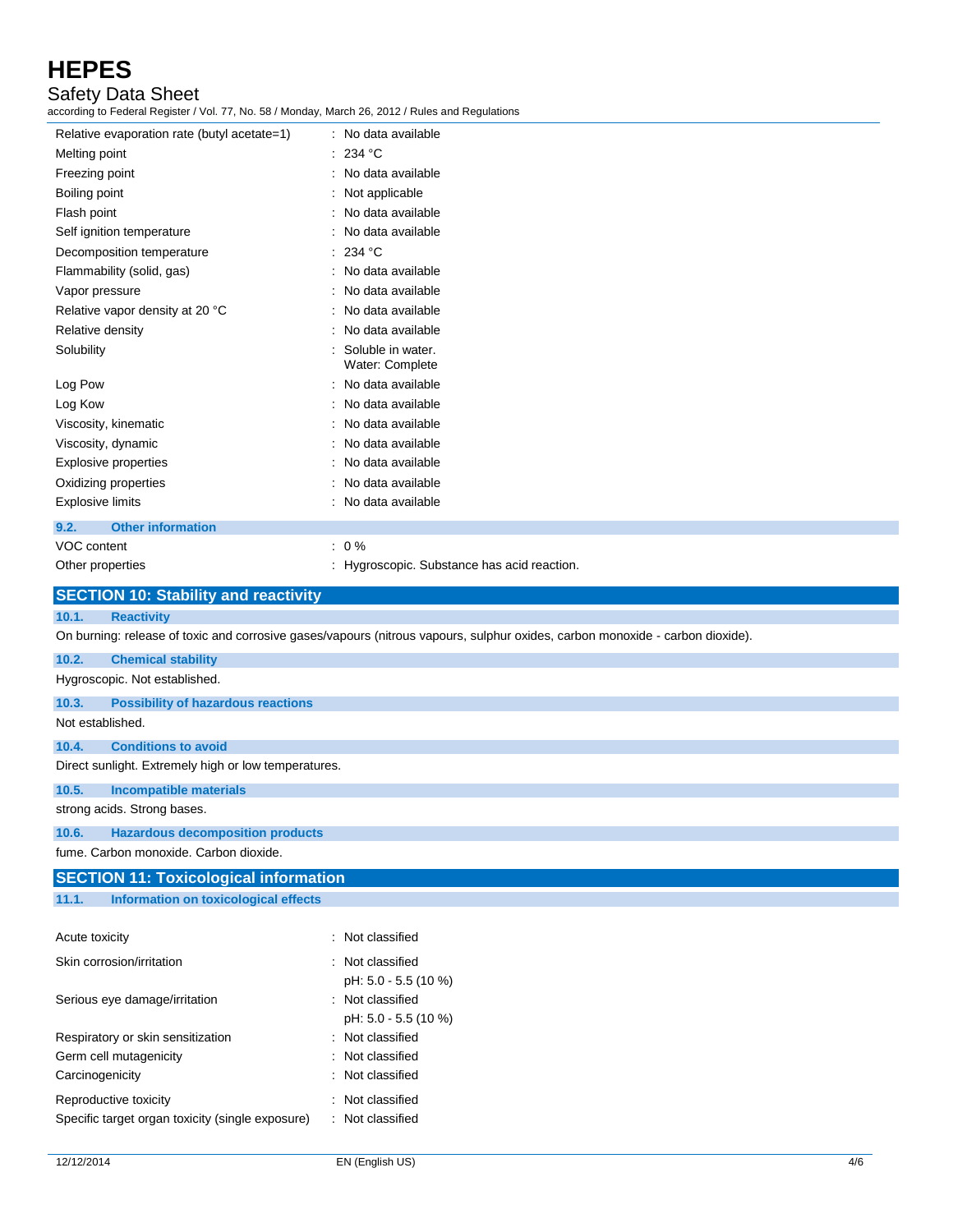| Safety Data Sheet |  |  |  |
|-------------------|--|--|--|
|                   |  |  |  |

according to Federal Register / Vol. 77, No. 58 / Monday, March 26, 2012 / Rules and Regulations

| Specific target organ toxicity (repeated<br>exposure)  | Not classified                                                    |
|--------------------------------------------------------|-------------------------------------------------------------------|
| Aspiration hazard                                      | Not classified                                                    |
| Potential Adverse human health effects and<br>symptoms | Based on available data, the classification criteria are not met. |

| <b>SECTION 12: Ecological information</b>                                 |                                                                                                                                                                                           |
|---------------------------------------------------------------------------|-------------------------------------------------------------------------------------------------------------------------------------------------------------------------------------------|
| <b>Toxicity</b><br>12.1.                                                  |                                                                                                                                                                                           |
| Ecology - air                                                             | : Not classified as dangerous for the ozone layer (Regulation (EC) No 1005/2009).                                                                                                         |
| Ecology - water                                                           | : Mild water pollutant (surface water). No data available on ecotoxicity.                                                                                                                 |
| 12.2.<br><b>Persistence and degradability</b>                             |                                                                                                                                                                                           |
| HEPES (7365-45-9)                                                         |                                                                                                                                                                                           |
| Persistence and degradability                                             | Biodegradability in water: no data available. Not established.                                                                                                                            |
| <b>Bioaccumulative potential</b><br>12.3.                                 |                                                                                                                                                                                           |
| HEPES (7365-45-9)                                                         |                                                                                                                                                                                           |
| Bioaccumulative potential                                                 | No bioaccumulation data available. Not established.                                                                                                                                       |
| 12.4.<br><b>Mobility in soil</b>                                          |                                                                                                                                                                                           |
| No additional information available                                       |                                                                                                                                                                                           |
| 12.5.<br><b>Other adverse effects</b>                                     |                                                                                                                                                                                           |
| Other information                                                         | : Avoid release to the environment.                                                                                                                                                       |
| <b>SECTION 13: Disposal considerations</b>                                |                                                                                                                                                                                           |
| 13.1.<br><b>Waste treatment methods</b>                                   |                                                                                                                                                                                           |
| Waste disposal recommendations                                            | Remove to an authorized incinerator equipped with an afterburner and a flue gas scrubber with<br>energy recovery. Dispose in a safe manner in accordance with local/national regulations. |
| Ecology - waste materials                                                 | Avoid release to the environment.                                                                                                                                                         |
| <b>SECTION 14: Transport information</b>                                  |                                                                                                                                                                                           |
| In accordance with DOT                                                    |                                                                                                                                                                                           |
| No dangerous good in sense of transport regulations                       |                                                                                                                                                                                           |
| <b>Additional information</b>                                             |                                                                                                                                                                                           |
| Other information                                                         | : No supplementary information available.                                                                                                                                                 |
|                                                                           |                                                                                                                                                                                           |
| ADR                                                                       |                                                                                                                                                                                           |
| Transport document description                                            | : UN N/A                                                                                                                                                                                  |
| Packing group (ADR)                                                       | : N/A                                                                                                                                                                                     |
| Hazard identification number (Kemler No.)                                 | : N/A                                                                                                                                                                                     |
| Classification code (ADR)                                                 | : N/A                                                                                                                                                                                     |
| <b>Transport by sea</b>                                                   |                                                                                                                                                                                           |
| No additional information available                                       |                                                                                                                                                                                           |
| <b>Air transport</b>                                                      |                                                                                                                                                                                           |
| No additional information available                                       |                                                                                                                                                                                           |
| <b>SECTION 15: Regulatory information</b>                                 |                                                                                                                                                                                           |
| 15.1. US Federal regulations                                              |                                                                                                                                                                                           |
| HEPES (7365-45-9)                                                         |                                                                                                                                                                                           |
| Listed on the United States TSCA (Toxic Substances Control Act) inventory |                                                                                                                                                                                           |
| <b>15.2. International regulations</b>                                    |                                                                                                                                                                                           |

**CANADA**

No additional information available